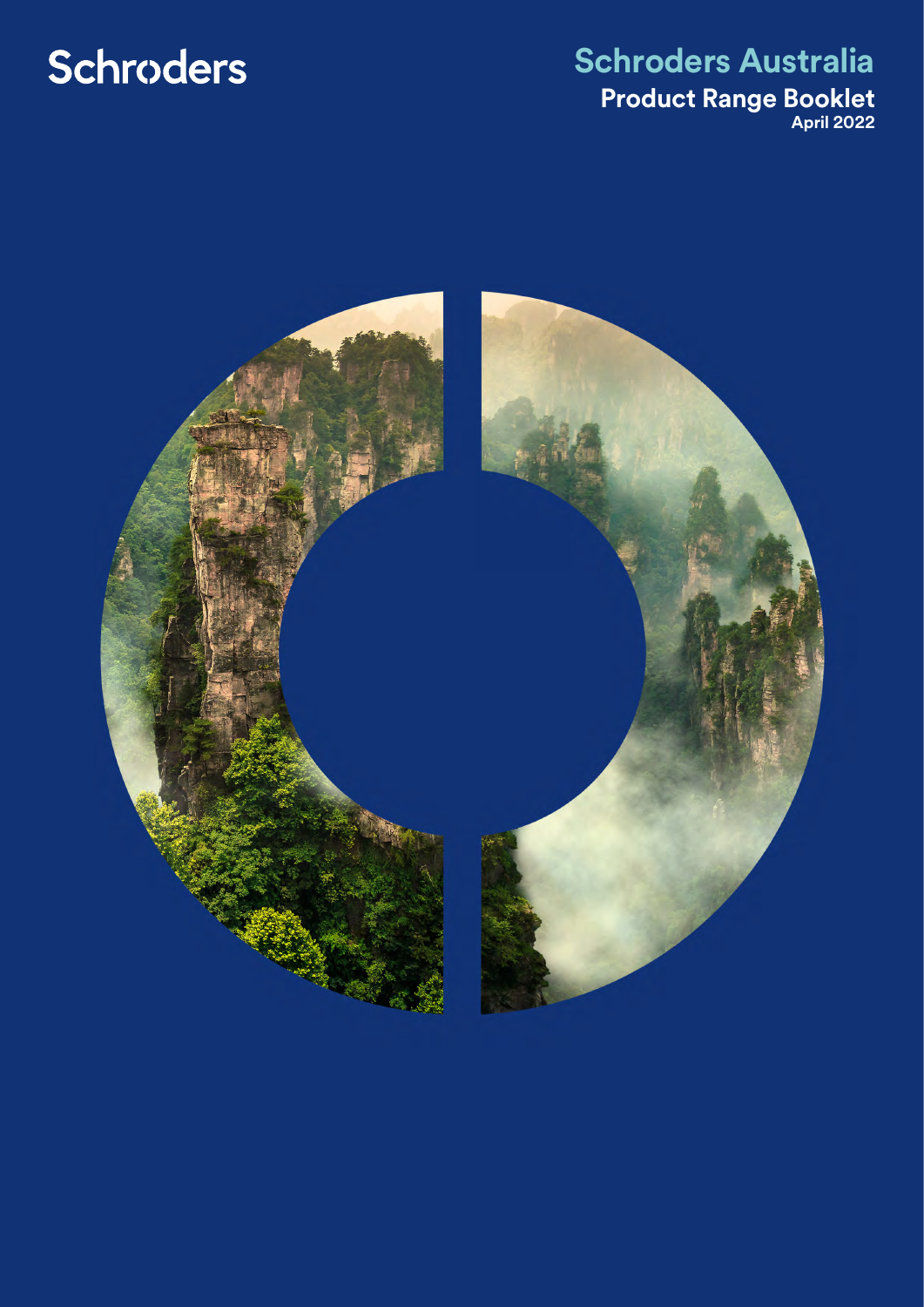### **Multi-Asset**

|                                                      | <b>Schroder</b><br><b>Real Return Fund</b>                                                                                                                                  | <b>Schroder</b><br><b>Multi-Asset</b><br><b>Income Fund</b>                                                                                                                                                         | <b>Schroder</b><br><b>Sustainable</b><br><b>Growth Fund</b>                                                                 | <b>Schroder</b><br><b>Real Return</b><br>(Managed Fund)<br><b>Ticker: GROW</b>                                                                                              |
|------------------------------------------------------|-----------------------------------------------------------------------------------------------------------------------------------------------------------------------------|---------------------------------------------------------------------------------------------------------------------------------------------------------------------------------------------------------------------|-----------------------------------------------------------------------------------------------------------------------------|-----------------------------------------------------------------------------------------------------------------------------------------------------------------------------|
| <b>Objective</b>                                     | To achieve a return of<br>CPI plus 4% to 5% p.a.<br>before fees rolling 3 year<br>periods while minimising<br>the incidence and size<br>of negative returns in<br>doing so. | To achieve a return of<br>return of 3% to 4% p.a.<br>above the RBA's target<br>cash rate before fees over<br>rolling 3 year periods<br>while minimising the risk<br>of a negative return over<br>a 12 month period. | To deliver an investment<br>return before fees of<br>5% p.a. above Australian<br>inflation over the medium<br>to long term. | To achieve a return<br>of CPI plus 4% to 5% p.a.<br>before fees rolling 3 year<br>periods while minimising<br>the incidence and size<br>of negative returns in<br>doing so. |
| <b>APIR Code</b>                                     | SCH0047AU                                                                                                                                                                   | SCH0096AU                                                                                                                                                                                                           | SCH0102AU                                                                                                                   | N/A                                                                                                                                                                         |
| <b>Inception</b><br><b>Date</b>                      | Jul 10                                                                                                                                                                      | May 15                                                                                                                                                                                                              | Aug 02                                                                                                                      | Aug 16                                                                                                                                                                      |
| <b>Suggested</b><br><b>Time Horizon</b>              | > 3 years                                                                                                                                                                   | > 3 years                                                                                                                                                                                                           | > 5 years                                                                                                                   | > 3 years                                                                                                                                                                   |
| <b>Management</b><br><b>Fees and Costs</b>           | 0.85% p.a.                                                                                                                                                                  | $0.60\%$ p.a.                                                                                                                                                                                                       | $0.85%$ p.a.                                                                                                                | $0.93%$ p.a.                                                                                                                                                                |
| <b>Distributions<sup>1</sup></b>                     | Half-yearly                                                                                                                                                                 | Monthly                                                                                                                                                                                                             | Half-yearly                                                                                                                 | Half-yearly                                                                                                                                                                 |
| <b>Distribution</b><br>Rate<br>Guidance <sup>2</sup> | 3.0% p.a.                                                                                                                                                                   | 3.0% p.a.                                                                                                                                                                                                           | 3.0% p.a.                                                                                                                   | 3.0% p.a.                                                                                                                                                                   |
| <b>Platform</b><br><b>Availability</b>               |                                                                                                                                                                             | Available at www.schroders.com.au/platforms                                                                                                                                                                         |                                                                                                                             |                                                                                                                                                                             |

#### **How we integrate ESG**

Our primary goal within Multi-Asset is

of losses. Accounting for ESG risk factors

1 Normally the last business day of the time frame indicated.

2 Subject to change from time to time in line with underlying assumptions.

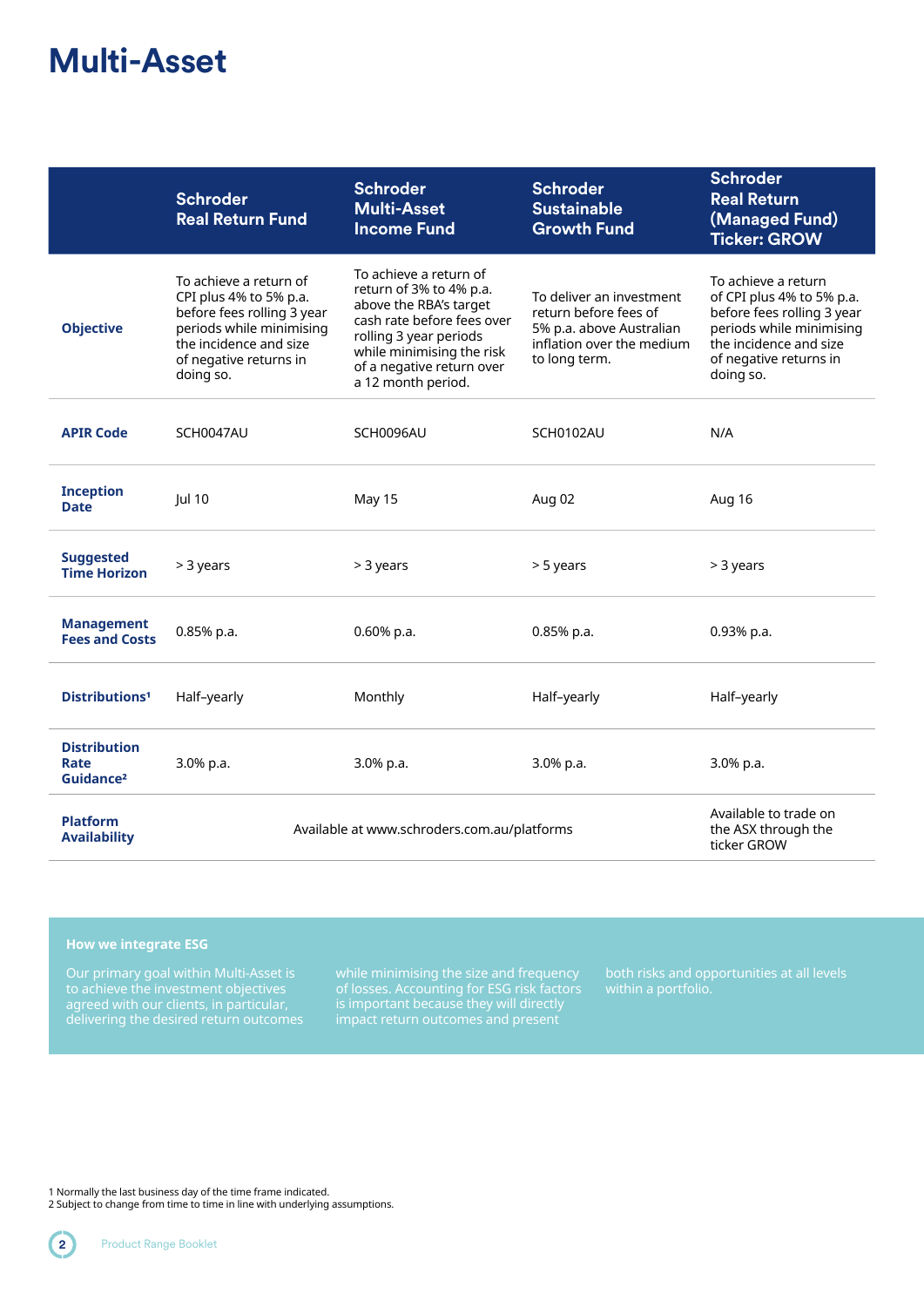### **Fixed Income**

|                                                      | <b>Schroder</b><br><b>Fixed Income Fund</b>                                                    | <b>Schroder</b><br><b>Absolute Return</b><br><b>Income Fund</b>                                                                                      | <b>Schroder Absolute Return</b><br><b>Income (Managed Fund)</b><br><b>Ticker: PAYS</b>                                                               |
|------------------------------------------------------|------------------------------------------------------------------------------------------------|------------------------------------------------------------------------------------------------------------------------------------------------------|------------------------------------------------------------------------------------------------------------------------------------------------------|
| <b>Objective</b>                                     | To outperform the Bloomberg<br>AusBond Composite 0+yr Index<br>after fees overthe medium term. | To outperform the RBA Cash Rate<br>after fees over the medium term<br>while aiming to avoid negative<br>returns over any rolling<br>12-month period. | To outperform the RBA Cash Rate<br>after fees over the medium term<br>while aiming to avoid negative<br>returns over any rolling<br>12-month period. |
| <b>APIR Code</b>                                     | SCH0028AU                                                                                      | SCH0103AU                                                                                                                                            | N/A                                                                                                                                                  |
| <b>Inception</b><br><b>Date</b>                      | Feb 04                                                                                         | Aug 02                                                                                                                                               | Nov 19                                                                                                                                               |
| <b>Suggested</b><br><b>Time Horizon</b>              | $>$ 3 years                                                                                    | $>$ 2 years                                                                                                                                          | $>$ 2 years                                                                                                                                          |
| <b>Management</b><br><b>Fees and Costs</b>           | $0.45%$ p.a.                                                                                   | 0.54% p.a.                                                                                                                                           | 0.54% p.a.                                                                                                                                           |
| Distributions <sup>1</sup>                           | Quarterly                                                                                      | Monthly                                                                                                                                              | Monthly                                                                                                                                              |
| <b>Distribution</b><br>Rate<br>Guidance <sup>2</sup> | 1.8% p.a.                                                                                      | 2.5% p.a.                                                                                                                                            | 2.5% p.a.                                                                                                                                            |
| <b>Platform</b><br><b>Availability</b>               |                                                                                                | Available at www.schroders.com.au/platforms                                                                                                          | Available to trade on Cboe<br>through the ticker PAYS                                                                                                |

#### **How we integrate ESG**

To the extent that ESG factors can

be properly assessed, and where we believe they will influence returns and

1 Normally the last business day of the time frame indicated.

2 Subject to change from time to time in line with underlying assumptions.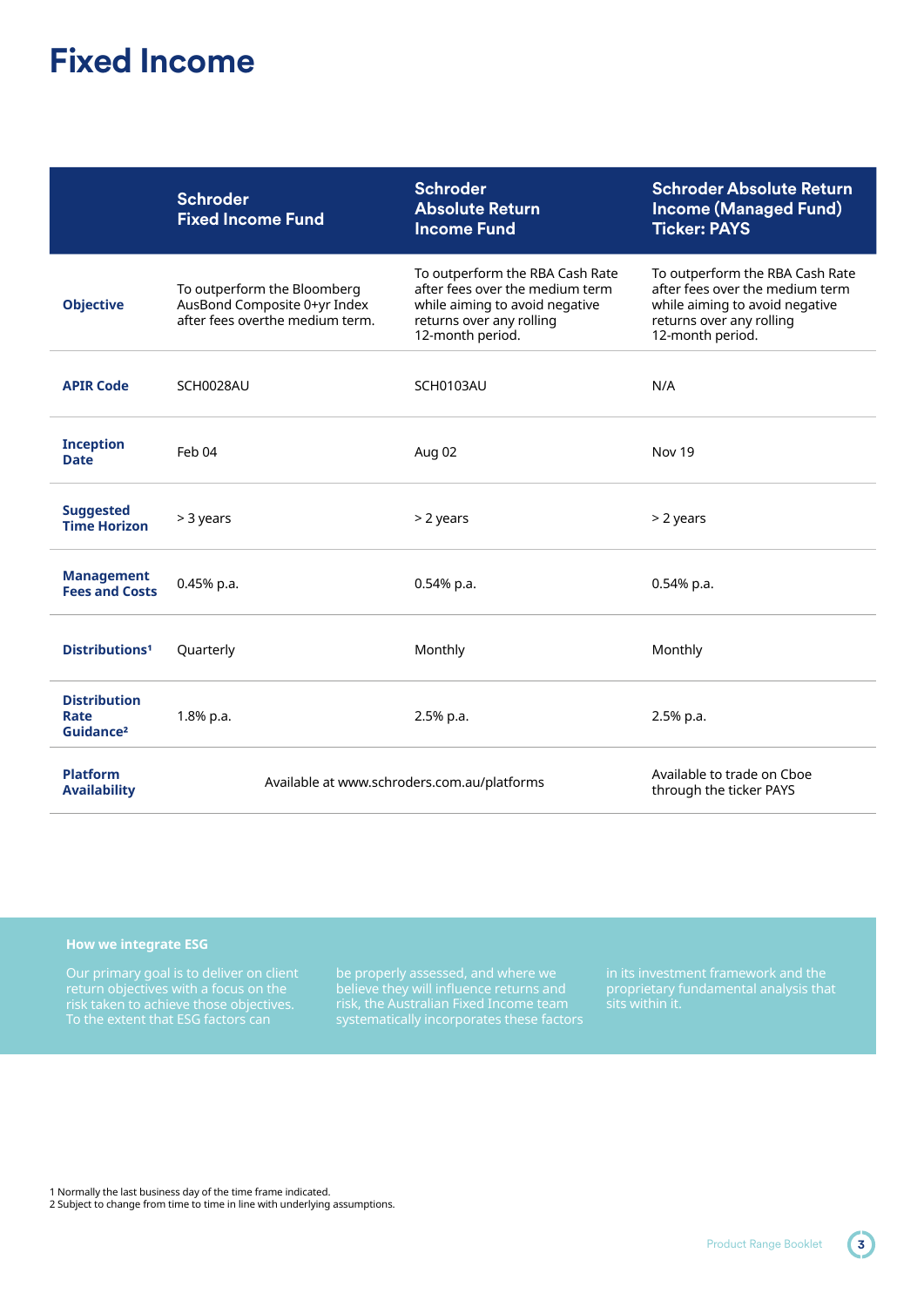### **Australian Equities**

|                                                      | <b>Schroder</b><br><b>Wholesale Australian</b><br><b>Equity Fund</b>                                                                                                               | <b>Schroder</b><br><b>Equity Opportunities</b><br><b>Fund</b>                                                                                                                      | <b>Schroder</b><br><b>Australian Equity Long</b><br><b>Short Fund</b>                                                                                                                                                                                                                                         |
|------------------------------------------------------|------------------------------------------------------------------------------------------------------------------------------------------------------------------------------------|------------------------------------------------------------------------------------------------------------------------------------------------------------------------------------|---------------------------------------------------------------------------------------------------------------------------------------------------------------------------------------------------------------------------------------------------------------------------------------------------------------|
| <b>Objective</b>                                     | To outperform the S&P/ASX 200<br>Accumulation Index after fees<br>over the medium to long term<br>by investing in a broad range of<br>companies from Australia and<br>New Zealand. | To outperform the S&P/ASX 300<br>Accumulation Index after fees<br>over the medium to long term<br>by investing in a broad range of<br>companies from Australia and<br>New Zealand. | To outperform the S&P/ASX 200<br>Accumulation Index after fees<br>over the medium to long term,<br>by investing in or short selling<br>securities in a broad range of<br>publicly listed entities (or entities<br>about to be listed) predominately<br>on Australian and New Zealand<br>securities exchanges. |
| <b>APIR Code</b>                                     | SCH0101AU                                                                                                                                                                          | SCH0035AU                                                                                                                                                                          | SCH3767AU                                                                                                                                                                                                                                                                                                     |
| <b>Inception</b><br><b>Date</b>                      | Jul 02                                                                                                                                                                             | Dec 07                                                                                                                                                                             | Aug 20                                                                                                                                                                                                                                                                                                        |
| <b>Suggested</b><br><b>Time Horizon</b>              | > 5 years                                                                                                                                                                          | > 5 years                                                                                                                                                                          | > 5 years                                                                                                                                                                                                                                                                                                     |
| <b>Management</b><br><b>Fees and Costs</b>           | 0.80% p.a.                                                                                                                                                                         | 0.80% p.a.<br>Plus a performance fee on<br>15.4% p.a. of gross out-<br>performance above 2% p.a.<br>(as calculated daily) over the<br>S&P/ASX 300 Accumulation Index.              | $0.80\%$ p.a.<br>Plus a performance fee of<br>18% p.a. of net out performance<br>(as calculated daily) over the<br>S&P/ASX 200 Accumulation Index.                                                                                                                                                            |
| Distributions <sup>1</sup>                           | Half-yearly                                                                                                                                                                        | Half-yearly                                                                                                                                                                        | Half-yearly                                                                                                                                                                                                                                                                                                   |
| <b>Distribution</b><br>Rate<br>Guidance <sup>2</sup> | 1.9% p.a.                                                                                                                                                                          | 1.56% p.a.                                                                                                                                                                         | 2.44% p.a.                                                                                                                                                                                                                                                                                                    |
| <b>Platform</b><br><b>Availability</b>               | Available at www.schroders.com.au/platforms                                                                                                                                        |                                                                                                                                                                                    |                                                                                                                                                                                                                                                                                                               |

#### **How we integrate ESG**

Our team's investment process has return on capital and ESG considerations Our overriding objective for integrating an ESG approach into our investment

1 Normally the last business day of the time frame indicated.

2 Subject to change from time to time in line with underlying assumptions.

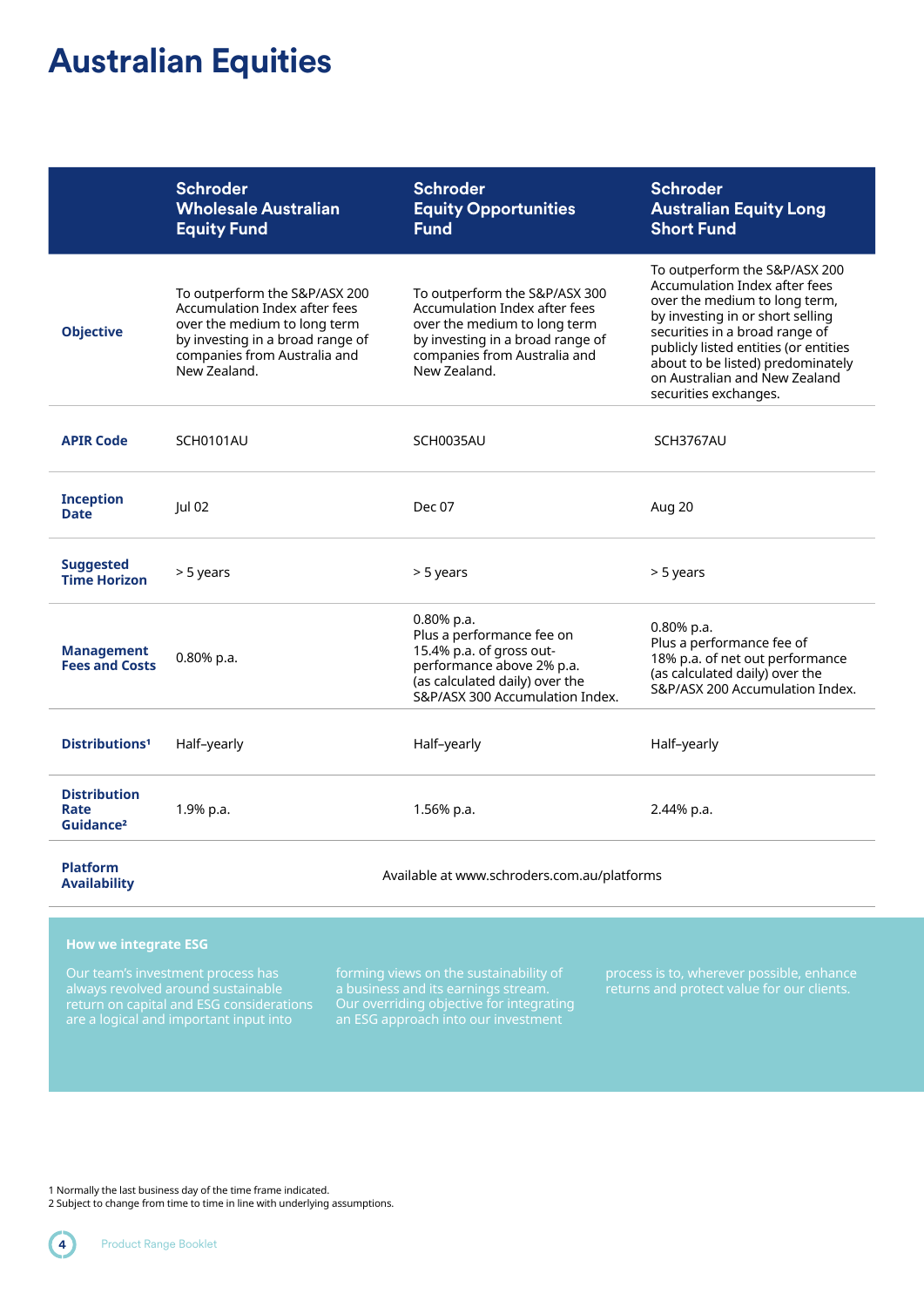## **Private Equity**

|  | <b>Schroder Specialist Private Equity Fund</b> |  |
|--|------------------------------------------------|--|
|--|------------------------------------------------|--|

| <b>Objective</b>                  | The Fund aims to provide capital growth over the medium to long term by providing<br>exposure to a diversified range of private equity investments worldwide. |
|-----------------------------------|---------------------------------------------------------------------------------------------------------------------------------------------------------------|
| <b>APIR Code</b>                  | SCH0038AU                                                                                                                                                     |
| <b>Inception Date</b>             | Mar 20                                                                                                                                                        |
| <b>Suggested Time Horizon</b>     | > 5 years                                                                                                                                                     |
| <b>Management Fees and Costs</b>  | 2.40% p.a.                                                                                                                                                    |
| <b>Distributions</b>              | No distributions paid                                                                                                                                         |
| <b>Distribution Rate Guidance</b> | N/A                                                                                                                                                           |
| <b>Platform Availability</b>      | Available at www.schroders.com.au/platforms                                                                                                                   |

#### **How we integrate ESG**

guiding principle of 'Making investments The team was an early adopter of ESG principles in its investment practice

ESG risks and opportunities. Each

practices and ESG principles within investment process. Additionally, we carry out ongoing ESG monitoring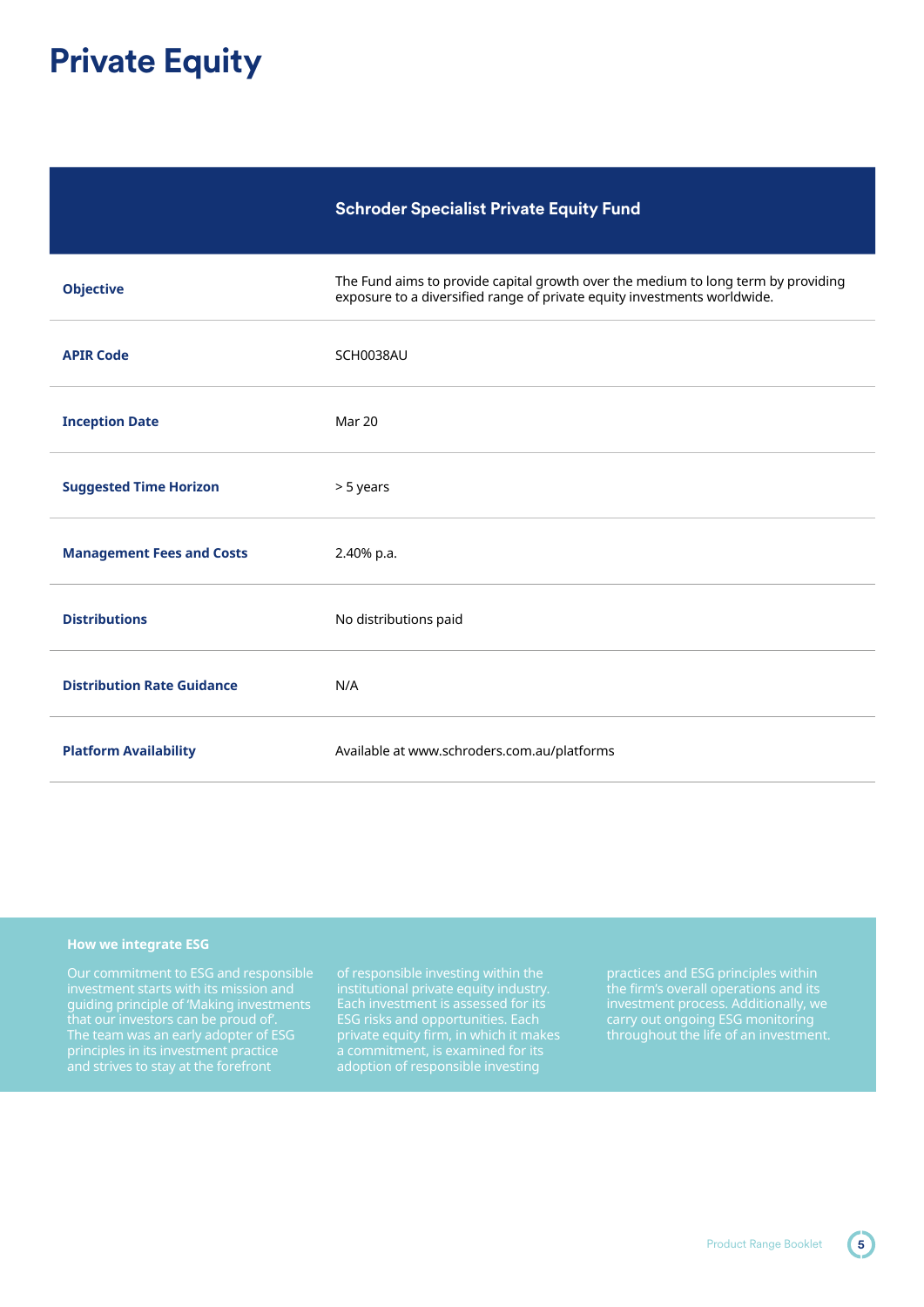### **Regional and Global Equities**

|                                                      | <b>Schroder</b><br><b>Global Recovery</b><br><b>Fund</b>                                                                                          | <b>Schroder</b><br><b>Global Emerging</b><br><b>Markets Fund</b>                                                            | Schroder<br><b>All China Equity</b><br><b>Opportunities Fund</b>                                                             | <b>Schroder</b><br><b>Asian Shares</b><br><b>Fund</b>                                                                                 |
|------------------------------------------------------|---------------------------------------------------------------------------------------------------------------------------------------------------|-----------------------------------------------------------------------------------------------------------------------------|------------------------------------------------------------------------------------------------------------------------------|---------------------------------------------------------------------------------------------------------------------------------------|
| <b>Objective</b>                                     | To provide capital growth<br>and to outperform the<br>MSCI World Index (NDR) <sup>3</sup><br>TR Index after fees over<br>the medium to long term. | To outperform the<br><b>MSCI Emerging Markets</b><br>Index (NDR) <sup>3</sup> after<br>fees over rolling<br>3 year periods. | To outperform the<br><b>MSCI China All Shares</b><br>Index (NDR) <sup>3</sup> after fees<br>over the medium to<br>long term. | To outperform the<br><b>MSCI All Country Asia</b><br>ex Japan (NDR) <sup>3</sup> Index<br>after fees over the<br>medium to long term. |
| <b>APIR Code</b>                                     | SCH0095AU                                                                                                                                         | SCH0034AU                                                                                                                   | SCH6527AU                                                                                                                    | SCH0006AU                                                                                                                             |
| <b>Inception</b><br><b>Date</b>                      | Aug 17                                                                                                                                            | Oct 06                                                                                                                      | Feb <sub>21</sub>                                                                                                            | Apr 95                                                                                                                                |
| <b>Suggested</b><br><b>Time Horizon</b>              | > 5 years                                                                                                                                         | > 5 years                                                                                                                   | > 5 years                                                                                                                    | > 5 years                                                                                                                             |
| <b>Management</b><br><b>Fees and Costs</b>           | 0.98% p.a.                                                                                                                                        | 1.00% p.a.                                                                                                                  | 1.20% p.a.                                                                                                                   | 1.10% p.a.                                                                                                                            |
| <b>Distributions<sup>1</sup></b>                     | Half-yearly                                                                                                                                       | Half-yearly                                                                                                                 | Annually                                                                                                                     | Half-yearly                                                                                                                           |
| <b>Distribution</b><br>Rate<br>Guidance <sup>2</sup> | 1.56%                                                                                                                                             | 0.85%                                                                                                                       | Nil                                                                                                                          | 0.36%                                                                                                                                 |
| <b>Platform</b><br><b>Availability</b>               | Available at www.schroders.com.au/platforms                                                                                                       |                                                                                                                             |                                                                                                                              |                                                                                                                                       |

#### **How we integrate ESG**

asymmetric risk-reward balance and ESG to identify ESG risk and opportunity. The

in our investment process. ESG

stages. Engagement is a natural part of our investment process. We engage with companies to seek improvement in ESG developments in ESG practices, business

1 Normally the last business day of the time frame indicated.

<sup>2</sup> Subject to change from time to time in line with underlying assumptions. 3 NDR = Net Dividends Reinvested.

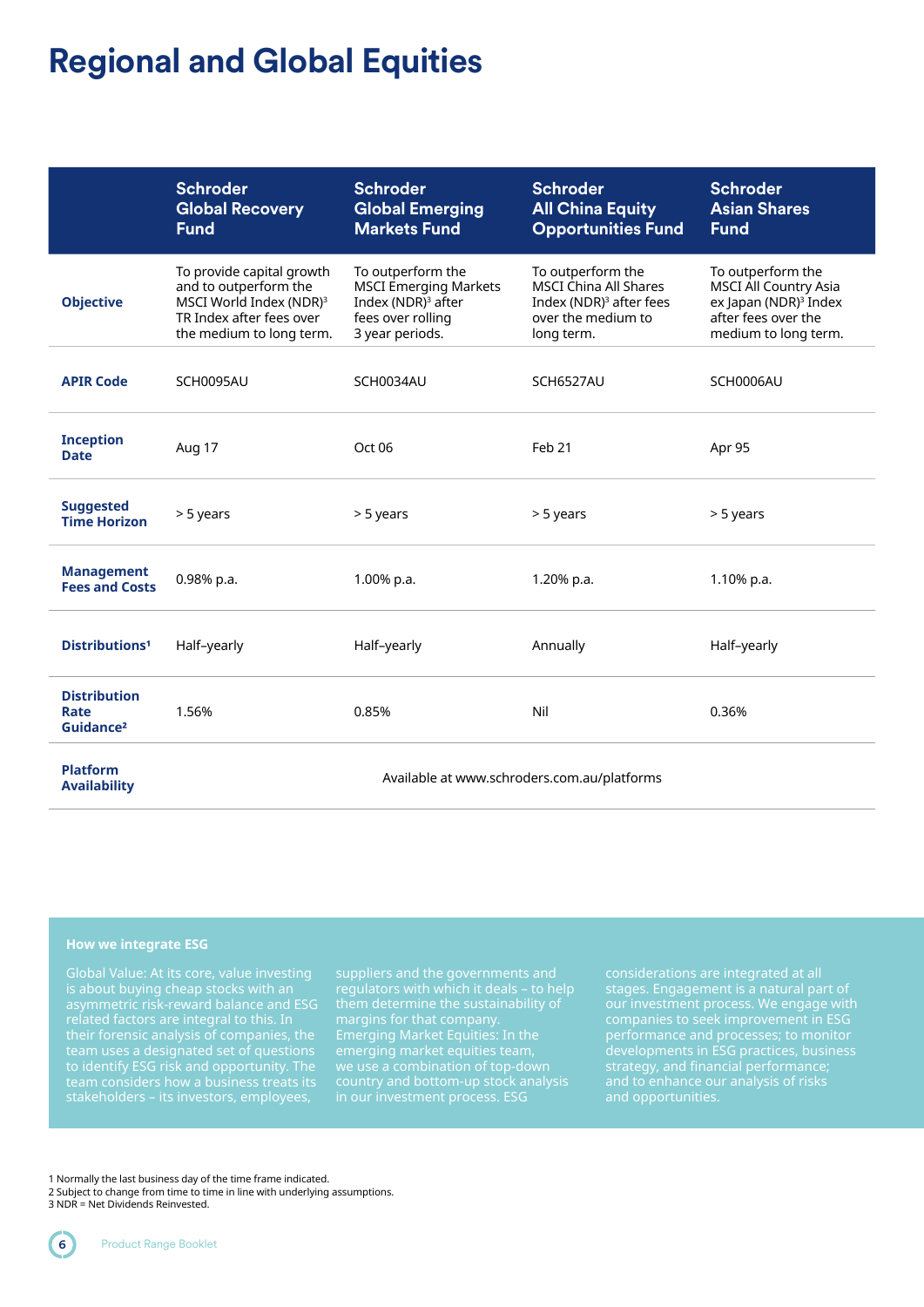### **QEP Equities**

|                                                      | <b>Schroder</b><br><b>Sustainable Global</b><br><b>Core Fund</b>                                                                                                                     | <b>Schroder</b><br><b>Global Value</b><br>Fund (Hedged/<br>Unhedged)                                                                                                                                                                                                                 | <b>Schroder</b><br><b>Global Sustainable</b><br><b>Equity Fund</b>                                                                                                                                  | <b>Schroder</b><br><b>Emerging Markets</b><br><b>Sustainable Fund</b>                                  |
|------------------------------------------------------|--------------------------------------------------------------------------------------------------------------------------------------------------------------------------------------|--------------------------------------------------------------------------------------------------------------------------------------------------------------------------------------------------------------------------------------------------------------------------------------|-----------------------------------------------------------------------------------------------------------------------------------------------------------------------------------------------------|--------------------------------------------------------------------------------------------------------|
| <b>Objective</b>                                     | To outperform the<br>MSCI World ex Australia<br>ex Tobacco Index (NDR) <sup>3</sup><br>after fees with low<br>index-relative risk<br>across a broad range of<br>market environments. | To generate long-term<br>returns after fees in<br>excess of traditional<br>capitalisation weighted<br>global equity indices<br>(MSCI All Country World<br>ex Australia Index (NDR) <sup>3</sup><br>/MSCI All Country World<br>ex Australia Index (NDR) <sup>3</sup><br>-AUD Hedged). | To generate long-term<br>returns after fees in<br>excess of traditional<br>capitalisation weighted<br>global equity Indices<br>(MSCI All Country<br>World ex Australia<br>Index (NDR). <sup>3</sup> | To outperform the<br><b>MSCI Emerging Markets</b><br>Index (NDR) $3$ after<br>fees over the long term. |
| <b>APIR Code</b>                                     | SCH0003AU                                                                                                                                                                            | SCH0030AU<br>SCH0032AU                                                                                                                                                                                                                                                               | SCH0040AU                                                                                                                                                                                           | SCH0097AU                                                                                              |
| <b>Inception</b><br><b>Date</b>                      | Oct <sub>02</sub>                                                                                                                                                                    | Jul 05<br>Sep 05                                                                                                                                                                                                                                                                     | Dec 09                                                                                                                                                                                              | <b>Mar 16</b>                                                                                          |
| <b>Suggested</b><br><b>Time Horizon</b>              | > 5 years                                                                                                                                                                            | > 5 years                                                                                                                                                                                                                                                                            | > 5 years                                                                                                                                                                                           | > 5 years                                                                                              |
| <b>Management</b><br><b>Fees and Costs</b>           | 0.30% p.a.                                                                                                                                                                           | 0.75% p.a.                                                                                                                                                                                                                                                                           | 0.75% p.a.                                                                                                                                                                                          | 0.85% p.a.                                                                                             |
| <b>Distributions<sup>1</sup></b>                     | Half-yearly                                                                                                                                                                          | Half-yearly                                                                                                                                                                                                                                                                          | Half-yearly                                                                                                                                                                                         | Half-yearly                                                                                            |
| <b>Distribution</b><br>Rate<br>Guidance <sup>2</sup> | $1.0\%$ p.a.                                                                                                                                                                         | 1.25% p.a.                                                                                                                                                                                                                                                                           | $0.75%$ p.a.                                                                                                                                                                                        | $0.75%$ p.a.                                                                                           |
| <b>Platform</b><br><b>Availability</b>               | Available at www.schroders.com.au/platforms                                                                                                                                          |                                                                                                                                                                                                                                                                                      |                                                                                                                                                                                                     |                                                                                                        |

#### **How we integrate ESG**

ESG considerations have been fully QEP investment strategies since 2017. Sustainability has been a key regulators. Additionally, the breadth of ESG considerations without having to ESG considerations are likely to become increasingly additive in the future.

1 Normally the last business day of the time frame indicated.

- 2 Subject to change from time to time in line with underlying assumptions.
- 3 NDR = Net Dividends Reinvested.